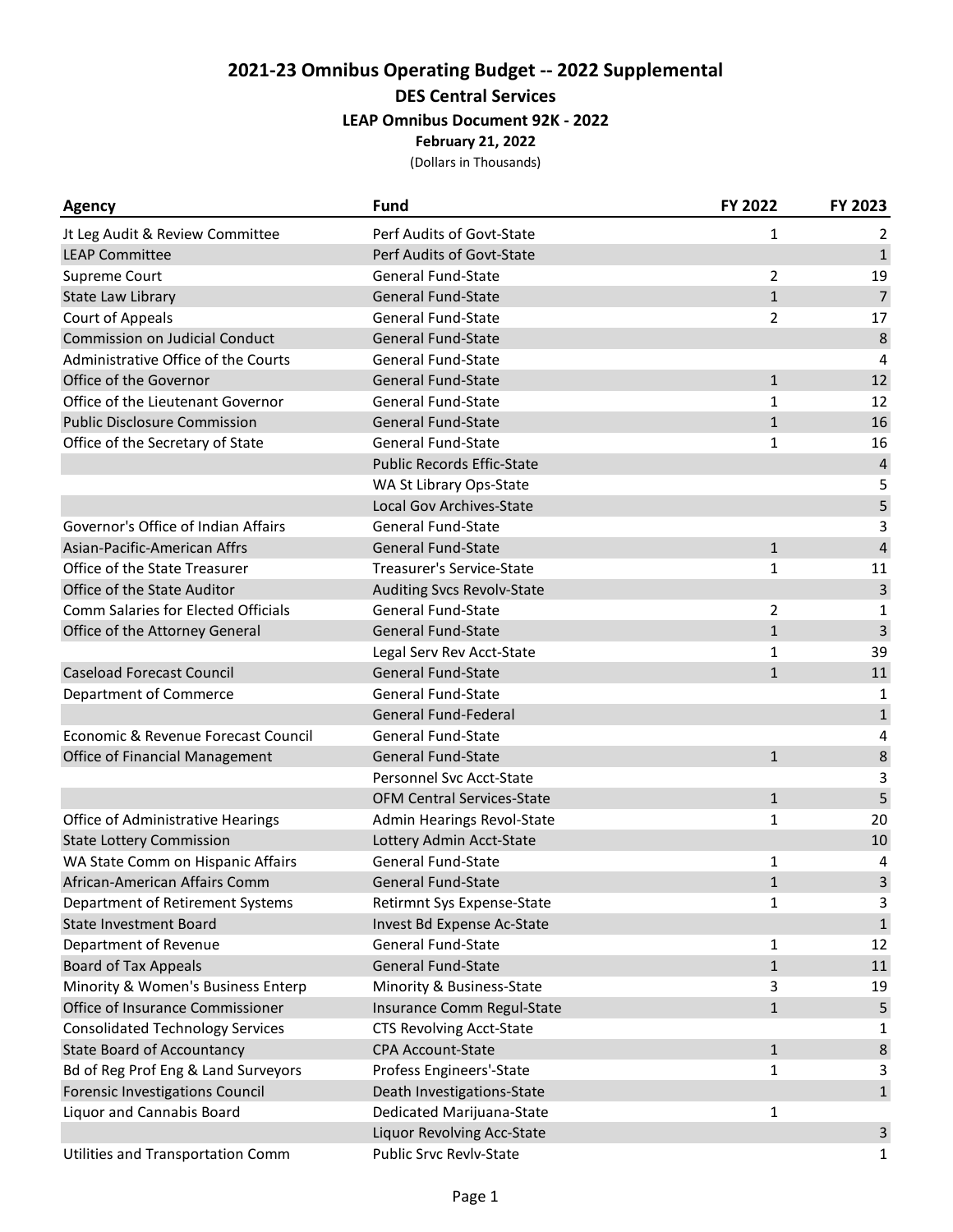## **2021-23 Omnibus Operating Budget -- 2022 Supplemental DES Central Services**

#### **LEAP Omnibus Document 92K - 2022**

**February 21, 2022**

(Dollars in Thousands)

| Agency                                    | <b>Fund</b>                       | FY 2022        | FY 2023          |
|-------------------------------------------|-----------------------------------|----------------|------------------|
| Board for Volunteer Firefighters          | Volun Firefighters-State          |                | $\mathbf{1}$     |
| <b>Military Department</b>                | General Fund-State                |                | 1                |
| <b>Public Employment Relations Comm</b>   | <b>General Fund-State</b>         |                | 5                |
|                                           | Personnel Svc Acct-State          |                | 4                |
|                                           | <b>Higher Ed Pers Svcs-State</b>  |                | $\mathbf{1}$     |
| Archaeology & Historic Preservation       | <b>General Fund-State</b>         |                | 22               |
| WA State Health Care Authority            | <b>General Fund-State</b>         | $\mathbf{1}$   | $\boldsymbol{6}$ |
|                                           | General Fund-Federal              | $\overline{2}$ | $\overline{7}$   |
|                                           | St Hlth Care Admn Ac-State        |                | $\mathbf{1}$     |
|                                           | School Employees' In-State        |                | 1                |
| Human Rights Commission                   | <b>General Fund-State</b>         | $\mathbf{1}$   | 17               |
| <b>Bd of Industrial Insurance Appeals</b> | <b>Accident Account-State</b>     | $-1$           | 8                |
|                                           | <b>Medical Aid Account-State</b>  | $-1$           | 8                |
| <b>Criminal Justice Training Comm</b>     | <b>General Fund-State</b>         | 1              | 37               |
| Department of Labor and Industries        | <b>Electrical License-State</b>   |                | $\overline{2}$   |
|                                           | <b>Accident Account-State</b>     | 5              | 29               |
|                                           | Medical Aid Account-State         | $\mathbf 1$    | 28               |
| Department of Health                      | <b>General Fund-State</b>         |                | 3                |
|                                           | General Fund-Federal              | $\mathbf{1}$   | 5                |
|                                           | General Fund-Local                |                | 3                |
|                                           | <b>Health Prfessns Acct-State</b> |                | 11               |
| Department of Veterans' Affairs           | <b>General Fund-State</b>         | $-1$           | 4                |
| Children, Youth, and Families             | <b>General Fund-State</b>         | 6              | 87               |
|                                           | General Fund-Federal              | 4              | 35               |
| <b>Department of Corrections</b>          | <b>General Fund-State</b>         | 5              | 48               |
| Dept of Services for the Blind            | <b>General Fund-State</b>         |                | 6                |
|                                           | General Fund-Federal              | $\mathbf{1}$   | 22               |
| <b>Employment Security Department</b>     | General Fund-Federal              |                | 3                |
|                                           | <b>General Fund-Local</b>         |                | 3                |
|                                           | Unemploy Comp Admin-Federal       | 2              | 37               |
|                                           | Admin Contingen Acct-State        | $\overline{2}$ | 10               |
|                                           | <b>Employment Service-State</b>   |                | 3                |
| Dept of Social and Health Services        | General Fund-State                | 12             | 153              |
|                                           | <b>General Fund-Federal</b>       | 6              | 62               |
| Columbia River Gorge Commission           | <b>General Fund-State</b>         |                | $\overline{4}$   |
|                                           | General Fund-Local                |                | 3                |
| Department of Ecology                     | <b>General Fund-State</b>         |                | $\mathbf 1$      |
|                                           | <b>Water Quality Permit-State</b> |                | 1                |
|                                           | Radioactive Mixed-State           |                | $\mathbf 1$      |
|                                           | Model Toxics Oper-State           | $-1$           | 9                |
| WA Pollution Liab Insurance Program       | Pollution Liab Insur-State        |                | 10               |
| <b>State Parks and Recreation Comm</b>    | Parks Renewal Acct-State          | 1              | 4                |
| Recreation and Conservation Office        | <b>General Fund-State</b>         |                | 4                |
|                                           | <b>Recreation Resources-State</b> |                | 6                |
| Environ & Land Use Hearings Office        | General Fund-State                |                | 8                |